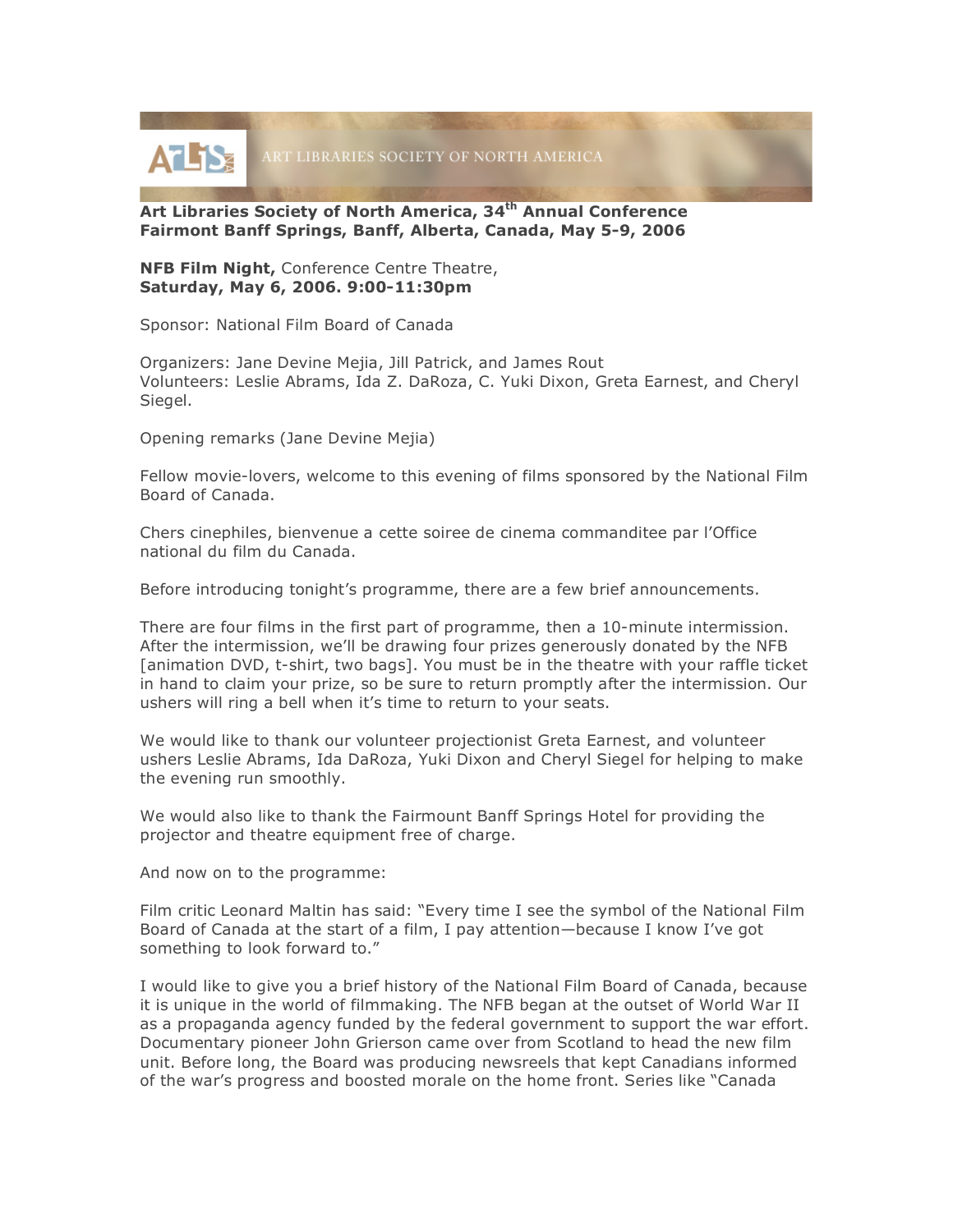Carries On" and "The World in Action" brought dramatic wartime events into theatres across the country.

John Grierson recognized the importance of skilled animators in producing titles and graphics for the newsreels and hired a fellow Scot, Norman McLaren, to establish the NFB's animation unit. Today Norman McLaren is recognized internationally as one of the great geniuses of animation. His work at the NFB for over forty years has influenced animators from Eastern Europe to Japan, not only for its technical innovation and artistic originality, but also for the deep emotions and empathy for the human condition that it demonstrates. McLaren recruited and encouraged other gifted artists at the NFB, among them Ryan Larkin, about whom you will hear more later this evening.

When the war ended, the NFB continued making documentaries and animated films about all aspects of Canadian life: "films in the national interest" as they were called. These movies were shown by traveling projectionists in community halls, factories, schools and church basements across the country as part of an effort to inform and entertain Canadians in this pre-television era. Although the federal government funded the NFB as a cultural agency, the Board enjoyed an arms-length relationship with Ottawa and its artists could express themselves largely without government interference.

In the 1960s and 70s, NFB filmmakers explored such themes as social justice, the changing family, the plight of Aboriginal Canadians, the environment and the status of women. As French-speaking Quebec asserted its cultural and political identity, the NFB divided its production activities into separate French and English units, each with animation and documentary studios. Outstanding Quebec directors Claude Jutra and Denys Arcand were part of this new wave of French-speaking filmmakers. A women's filmmaking unit "Studio D" presented the feminist perspective on social issues such as women in the workplace and abortion. A network of NFB film libraries across the country made films available to schools and community groups, while Canada's embassies presented NFB films around the world. In the 1970s, the Film Board pioneered 3-D IMAX technology and was among the first to make IMAX documentaries.

In the twenty-first century, the NFB continues to evolve and reinvent itself as motion picture technology and distribution media change. Today NFB films are seen on television, sold on DVD, loaned through agreements with public libraries and featured at film festivals around the world. One of the major collections of NFB animation is at the Museum of Modern Art in New York. Although there are now Canadian film schools and private production companies that partially fulfill a role once performed by the NFB, the Film Board still offers young filmmakers the opportunity to experiment, to tackle unconventional themes and to contribute to defining Canada's cinematic identity.

Jill Patrick and I chose the films you will see tonight with several criteria in mind. Instead of making a "greatest hits" selection of NFB titles, with two exceptions, we chose films made in the past ten years. Several are Oscar winners or nominees; others have received awards at Cannes and international film festivals. Several of the filmmakers are from Western Canada. All of the films demonstrate the creative approach that characterizes the NFB in their themes, artistic technique and visual quality.